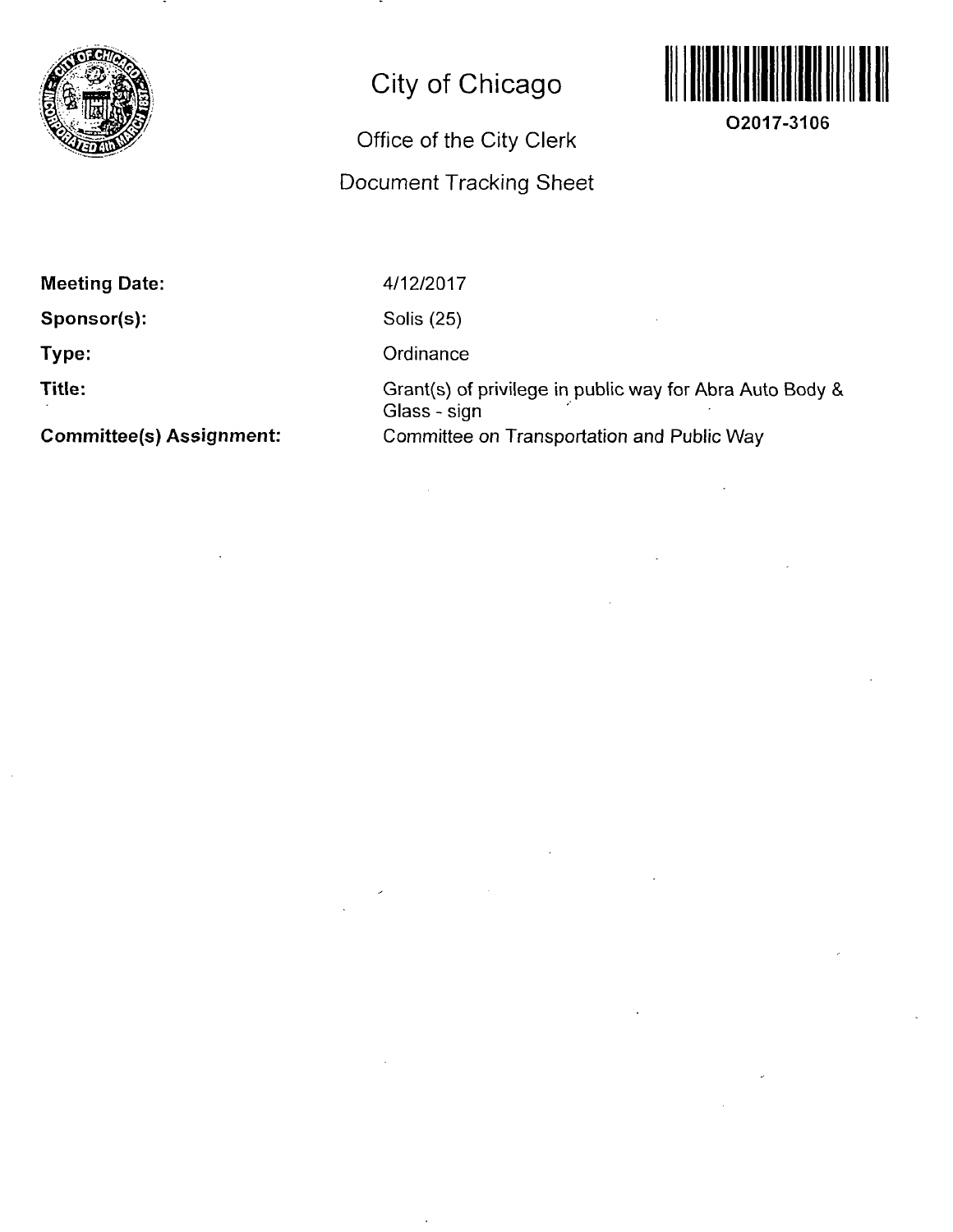Direct Intro<br>#25

**ORDINANCE** ABRA AUTO BODY & GLASS Acct. No. 396634 - 6 Permit No. 1126013

*Se It Ordained by the City Council of the City of Chicago:* 

SECTION 1. Permission and authority are hereby given and granted to ABRA AUTO BODY & GLASS, upon the terms and subject to the conditions of this ordinance to maintain and use one (1) sign(s) projecting over the public right-of-way attached to its premises known as 1014 W. Van Buren St.

Said sign structure(s) measures as follows; along W. Van Buren Street: One (1) at eighteen (18) feet in length, three point zero eight (3.08) feet in height and sixteen (16) feet above grade level.

The location of said privilege shall be as shown on prints kept on file with the Department of Business Affairs and Consumer Protection and the Office of the City Clerk.

Said privilege shall be constructed in accordance with plans and specifications approved by the Department of Transportation (Division of Project Development) and Zoning Department - Signs.

This grant of privilege in the public way shall be subject to the provisions of Section 10-28-015 and all other required provisions of the Municipal Code of Chicago.

The grantee shall pay to the City of Chicago as compensation forthe privilege #1126013 herein granted the sum of three hundred (\$300.00) per annum in advance.

A 25% penalty will be added for payments received after due date.

The permit holder agrees to hold the City of Chicago harmless for any damage, relocation or replacement costs associated with damage, relocation or removal of private property caused bythe City performing work in the public way.

Authority herein given and granted for a period of five (5) years from and after Date of Passage.

Alderman

Daniel S. Solis 25<sup>th</sup> Ward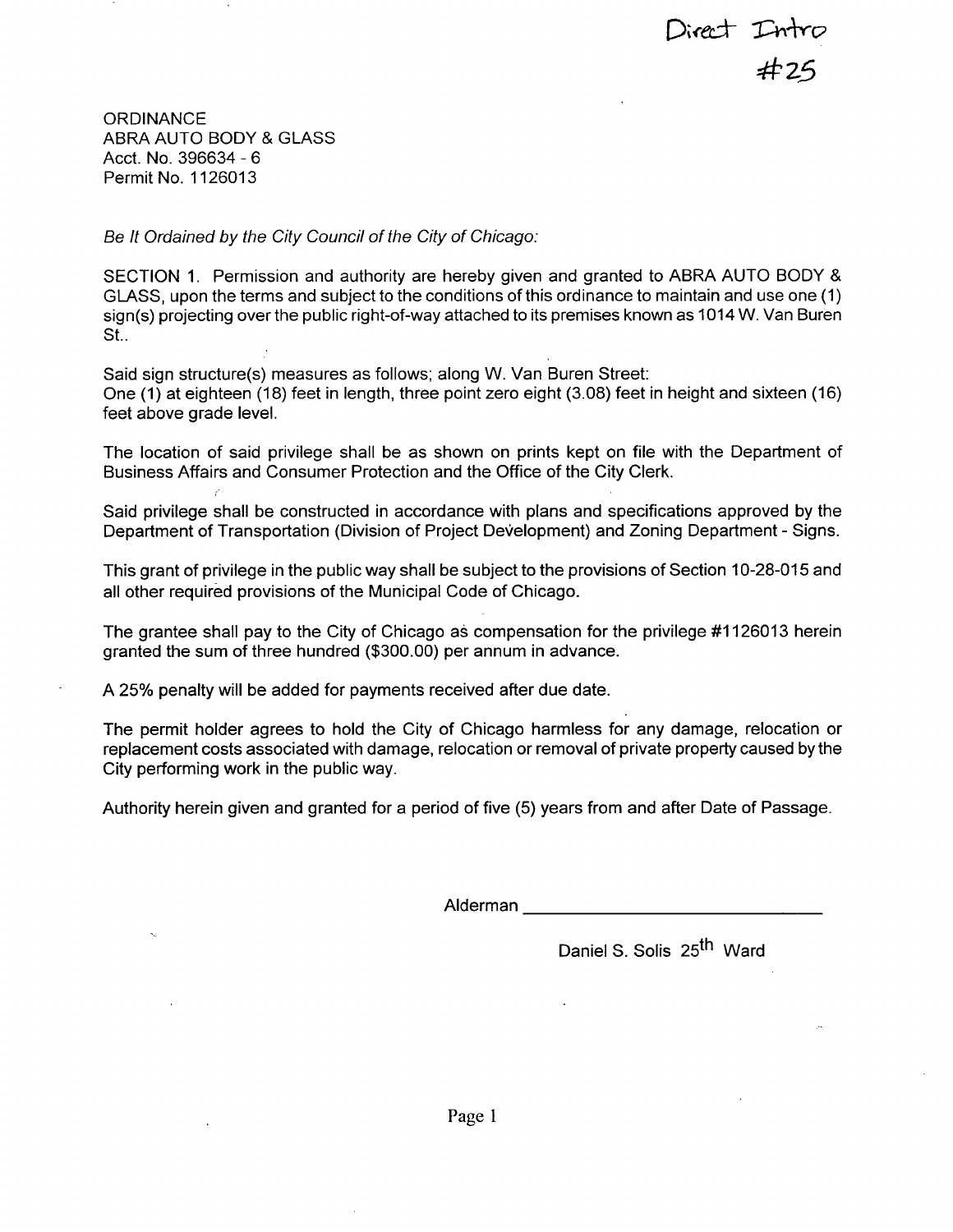

**EXISTING** 



PROPOSED



| Drawing presented by |                                                               | SIGN              | Drawing prepared for         | <b>Review</b>  |        |                        |                 |            |                                            | Reg. By: Dram By:   Revision Description:   Dawnas are the expused scorety of CCN Any snautratione or dustration a ret pomeral. |            |                                   |             |                       |
|----------------------|---------------------------------------------------------------|-------------------|------------------------------|----------------|--------|------------------------|-----------------|------------|--------------------------------------------|---------------------------------------------------------------------------------------------------------------------------------|------------|-----------------------------------|-------------|-----------------------|
| 陳来                   | academ                                                        | Prof <sup>2</sup> | $\mathbb{R}^-$               |                |        |                        |                 |            |                                            | One of the fourth in the control of the control of the control of the control of the control of the control of                  |            |                                   |             |                       |
|                      | 316 S Moroan St                                               | 4370              | 人名日本                         | Rev 1<br>Rav 7 | 172502 | 101/15/161             |                 |            | Added Sam 1/Orden 2<br>Revered the request |                                                                                                                                 | <b>Roy</b> | <b>Dags</b>                       | <b>Data</b> | i Reg. by I Dam I     |
|                      | Chicago (l. 60607                                             | Les (             |                              |                |        | ) 100/00/001 XXX I XXX |                 |            |                                            |                                                                                                                                 |            |                                   | Foorgoroof  | <del>-938   938</del> |
| <b>SEPTEMBER</b>     |                                                               | 6337              | <b>AUTO BODY &amp; GLASS</b> | 'Rev           |        | [ 000000 100/00/00]    | <b>XXX LXXX</b> |            |                                            |                                                                                                                                 |            | IRev. 9   00000.                  | 00/00       | LXXX.                 |
|                      | FL Fak                                                        |                   |                              | Rev 6          |        |                        | <b>xxx</b>      | <b>XXX</b> |                                            |                                                                                                                                 |            | v 101 000000 100/00/001 XXX 1 XXX |             |                       |
|                      | Active\ACCOLINTS\A\ABRA\Locations\4370-6337 Chicago IL R2 cdr |                   |                              |                |        | 000000 0000000 XXX XXX |                 |            |                                            |                                                                                                                                 |            |                                   |             |                       |